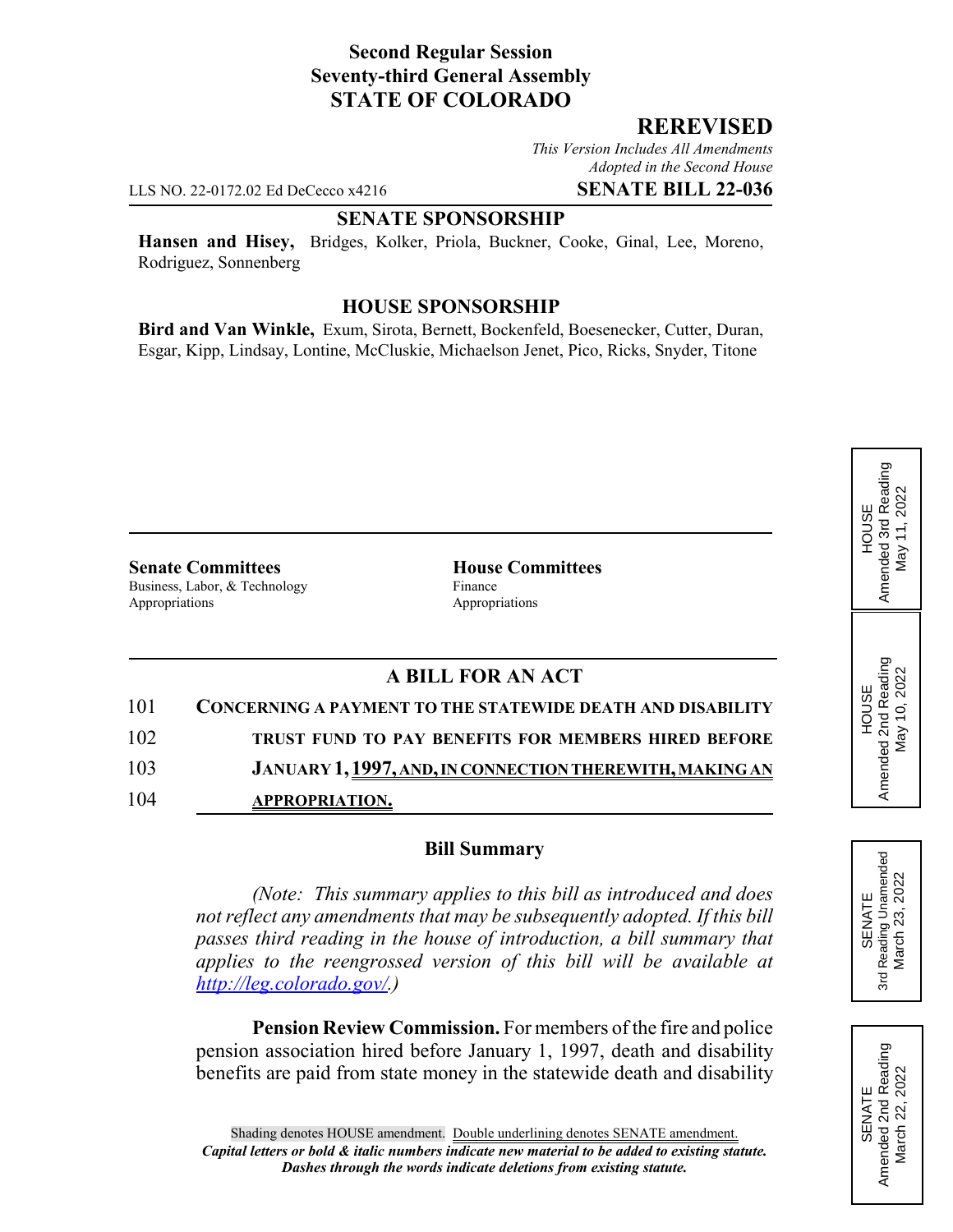trust fund. State funding for this benefit discontinued in 1997 based on an assumption that the last payment had fully funded all of the benefits to be paid. Based on a current actuarial analysis, however, there is a shortfall in the trust fund. The bill requires the state treasurer to pay \$33.191 million from the general fund to the fire and police pension association for it to deposit into the trust fund so that there will be sufficient money to pay future death and disability benefits to these members.

1 *Be it enacted by the General Assembly of the State of Colorado:*

2 **SECTION 1.** In Colorado Revised Statutes, 31-31-811, **add** (3.5) 3 as follows:

 **31-31-811. Funding of death and disability benefits.** (3.5) (a) TO ENSURE THAT THERE IS SUFFICIENT MONEY TO PAY DEATH AND DISABILITY BENEFITS FOR MEMBERS HIRED BEFORE JANUARY 1,1997, THE STATE TREASURER SHALL ISSUE WARRANTS TO THE FIRE AND POLICE PENSION ASSOCIATION ON JULY 1, 2022, AND JULY 1, 2023, IN AN AMOUNT EQUAL TO SIX MILLION SIX HUNDRED FIFTY THOUSAND DOLLARS FOR EACH WARRANT. THE WARRANT ISSUED ON JULY 1, 2022, IS TO BE PAID FROM 11 THE GENERAL FUND, AND THE WARRANT ISSUED ON JULY 1, 2023, IS TO BE PAID FROM THE DEATH AND DISABILITY PAYMENT CASH FUND CREATED IN 13 SUBSECTION (3.5)(b) OF THIS SECTION. THE BOARD SHALL DEPOSIT THIS MONEY IN THE STATEWIDE DEATH AND DISABILITY TRUST FUND CREATED IN SECTION 31-31-813. (b) (I) THE DEATH AND DISABILITY PAYMENT CASH FUND IS HEREBY CREATED IN THE STATE TREASURY. THE FUND CONSISTS OF MONEY TRANSFERRED TO THE FUND IN ACCORDANCE WITH SUBSECTION (3.5)(b)(II) OF THIS SECTION. IN ACCORDANCE WITH SECTION 24-36-114 20 (1), THE STATE TREASURER SHALL CREDIT ALL INTEREST AND INCOME DERIVED FROM THE DEPOSIT AND INVESTMENT OF MONEY IN THE FUND TO 22 THE GENERAL FUND. THE STATE TREASURER SHALL USE THE MONEY IN THE